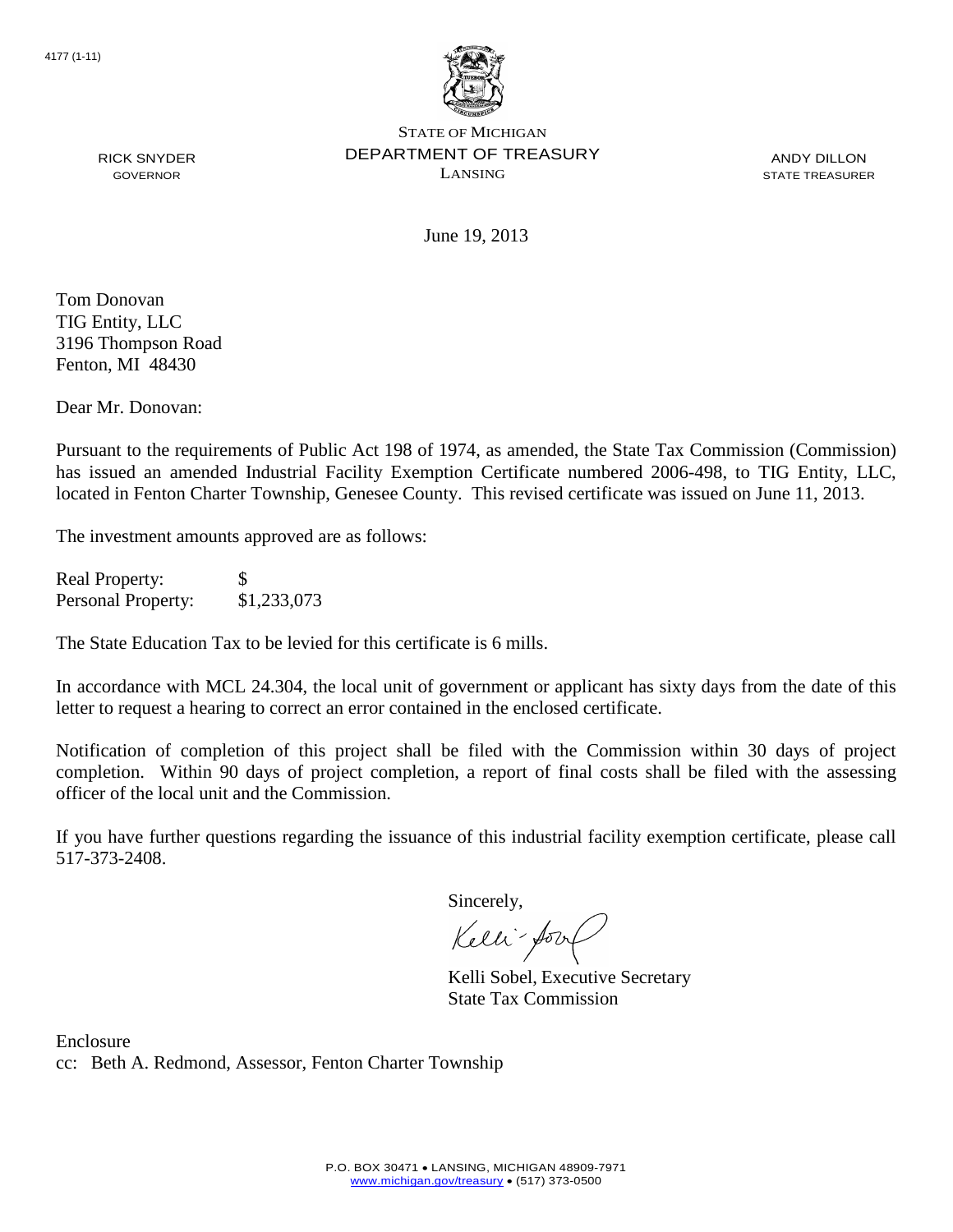New Certificate No. **2006-498 Amended**

Pursuant to the provisions of Public Act 198 of 1974, as amended, the State Tax Commission hereby finds that the industrial property, as described in the approved application, hereafter referred to as the industrial facility, owned or leased by TIG Entity, LLC, and located at 3196 Thompson Road, Fenton Charter Township, County of Genesee, Michigan, within a Plant Rehabilitation or Industrial Development District, is intended for the construction or installation of new industrial property, and complies with Section 9 and other provisions of the act.

Therefore, as provided by MCL 207.551 to 207.572, inclusive, the State Tax Commission hereby certifies the industrial facility as a **new industrial facility**.

This certificate provides the authority for the assessor to exempt the industrial facility for which this Industrial Facilities Exemption Certificate is in effect, but not the land on which the facility is located, from ad valorem taxation. This certificate further provides the authority to levy a specific tax known as the Industrial Facilities Tax.

This certificate, unless revoked by order of the State Tax Commission as provided by Public Act 198 of 1974, as amended, shall remain in force for a period of **0** year(s) for real property and **9** year(s) for personal property**;**

**Personal property component: Beginning December 31, 2006, and ending December 30, 2015.**

**The State Education Tax to be levied for the personal property component of this certificate is 6 mills, unless exempted by MCL 207.564(4) which was enacted with the creation of the Michigan Business Tax.\***

This Industrial Facilities Exemption Certificate is issued on **December 13, 2006**.

This amended Industrial Facilities Exemption Certificate is issued on **June 11, 2013,** and supersedes all previously issued certificates.

A TRUE COPY ATTEST:

the S. Bureis Heather S. Burris

Heather S. Burns<br>Michigan Department of Treasury



 $\mathcal{S}$ BO-Q

Douglas B. Roberts, Chairperson State Tax Commission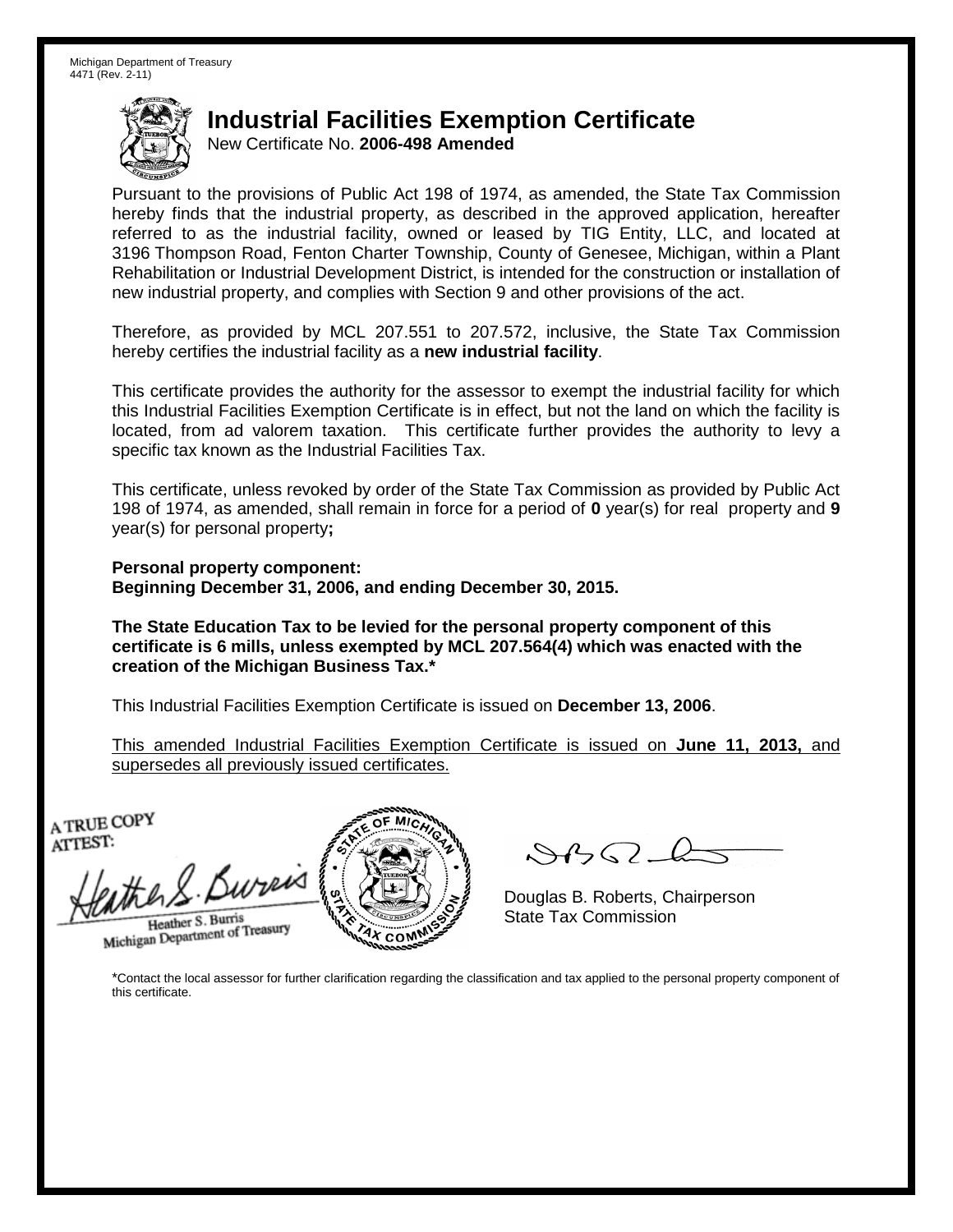

ANDY DILLON STATE TREASURER

June 19, 2013

Tom Donovan TIG Entity, LLC 3196 Thompson Road Fenton, Mi 48430

RICK SNYDER GOVERNOR

Dear Mr. Donovan:

Pursuant to the requirements of Public Act 198 of 1974, as amended, the State Tax Commission (Commission) has issued an amended Industrial Facility Exemption Certificate numbered 2009-161, to TIG Entity, LLC, located in Fenton Charter Township, Genesee County. This revised certificate was issued on June 11, 2013.

The investment amounts approved are as follows:

Real Property: \$ Personal Property: \$1,703,698

The State Education Tax to be levied for this certificate is 6 mills.

In accordance with MCL 24.304, the local unit of government or applicant has sixty days from the date of this letter to request a hearing to correct an error contained in the enclosed certificate.

Notification of completion of this project shall be filed with the Commission within 30 days of project completion. Within 90 days of project completion, a report of final costs shall be filed with the assessing officer of the local unit and the Commission.

If you have further questions regarding the issuance of this industrial facility exemption certificate, please call 517-373-2408.

Sincerely,

Kelli-Sorr

Kelli Sobel, Executive Secretary State Tax Commission

Enclosure cc: Beth A. Redmond, Assessor, Fenton Charter Township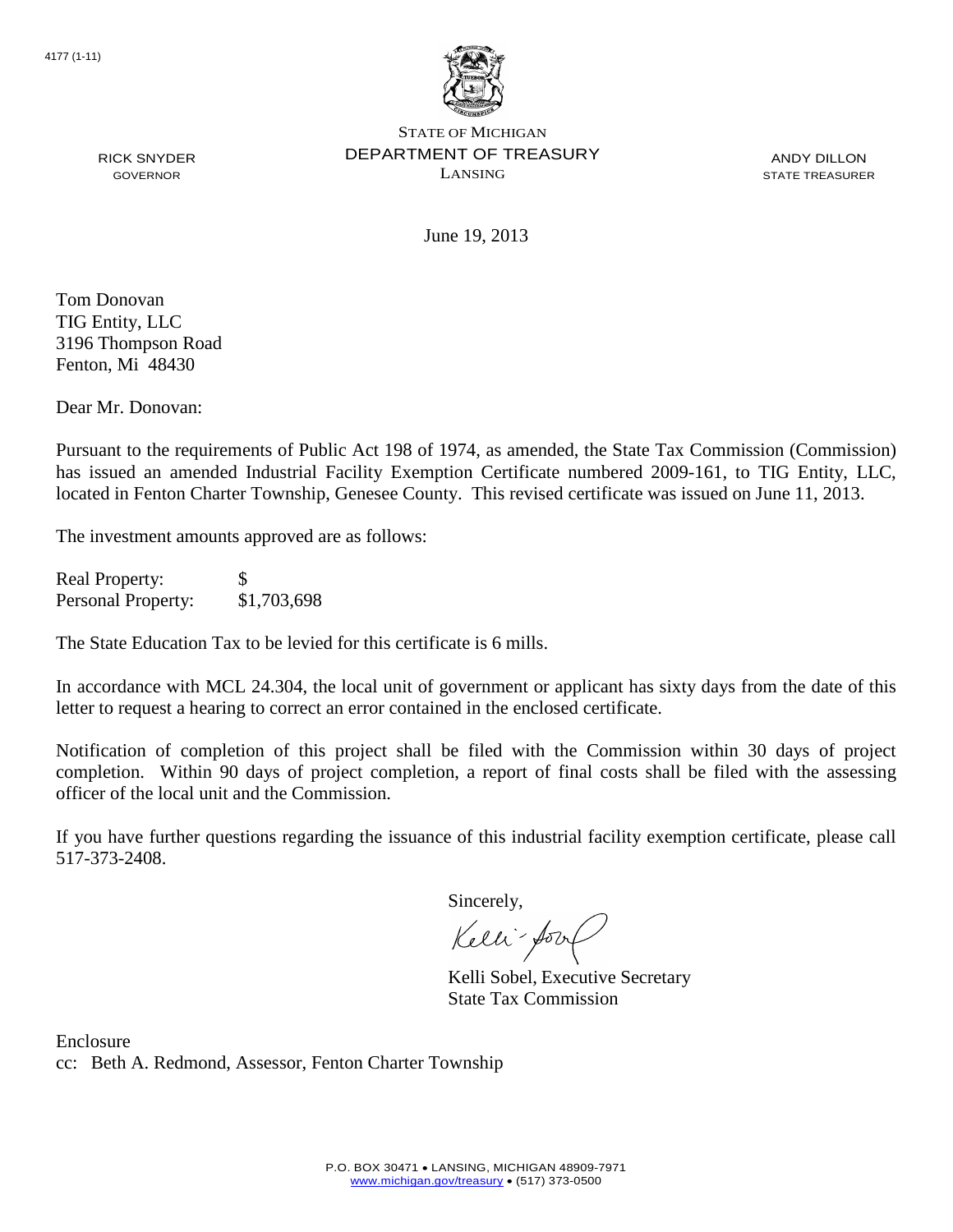New Certificate No. **2009-161 Amended**

Pursuant to the provisions of Public Act 198 of 1974, as amended, the State Tax Commission hereby finds that the industrial property, as described in the approved application, hereafter referred to as the industrial facility, owned or leased by TIG Entity, LLC, and located at 3196 Thompson Road, Fenton Charter Township, County of Genesee, Michigan, within a Plant Rehabilitation or Industrial Development District, is intended for the construction or installation of new industrial property, and complies with Section 9 and other provisions of the act.

Therefore, as provided by MCL 207.551 to 207.572, inclusive, the State Tax Commission hereby certifies the industrial facility as a **new industrial facility**.

This certificate provides the authority for the assessor to exempt the industrial facility for which this Industrial Facilities Exemption Certificate is in effect, but not the land on which the facility is located, from ad valorem taxation. This certificate further provides the authority to levy a specific tax known as the Industrial Facilities Tax.

This certificate, unless revoked by order of the State Tax Commission as provided by Public Act 198 of 1974, as amended, shall remain in force for a period of **0** year(s) for real property and **9** year(s) for personal property**;**

**Personal property component: Beginning December 31, 2009, and ending December 30, 2018.**

**The State Education Tax to be levied for the personal property component of this certificate is 6 mills, unless exempted by MCL 207.564(4) which was enacted with the creation of the Michigan Business Tax.\***

This Industrial Facilities Exemption Certificate is issued on **August 25, 2009**.

This amended Industrial Facilities Exemption Certificate is issued on **June 11, 2013,** and supersedes all previously issued certificates.

A TRUE COPY ATTEST:

the S. Burris Heather S. Burris

Heather S. Burns<br>Michigan Department of Treasury



 $\mathcal{S}$ BO-Q

Douglas B. Roberts, Chairperson State Tax Commission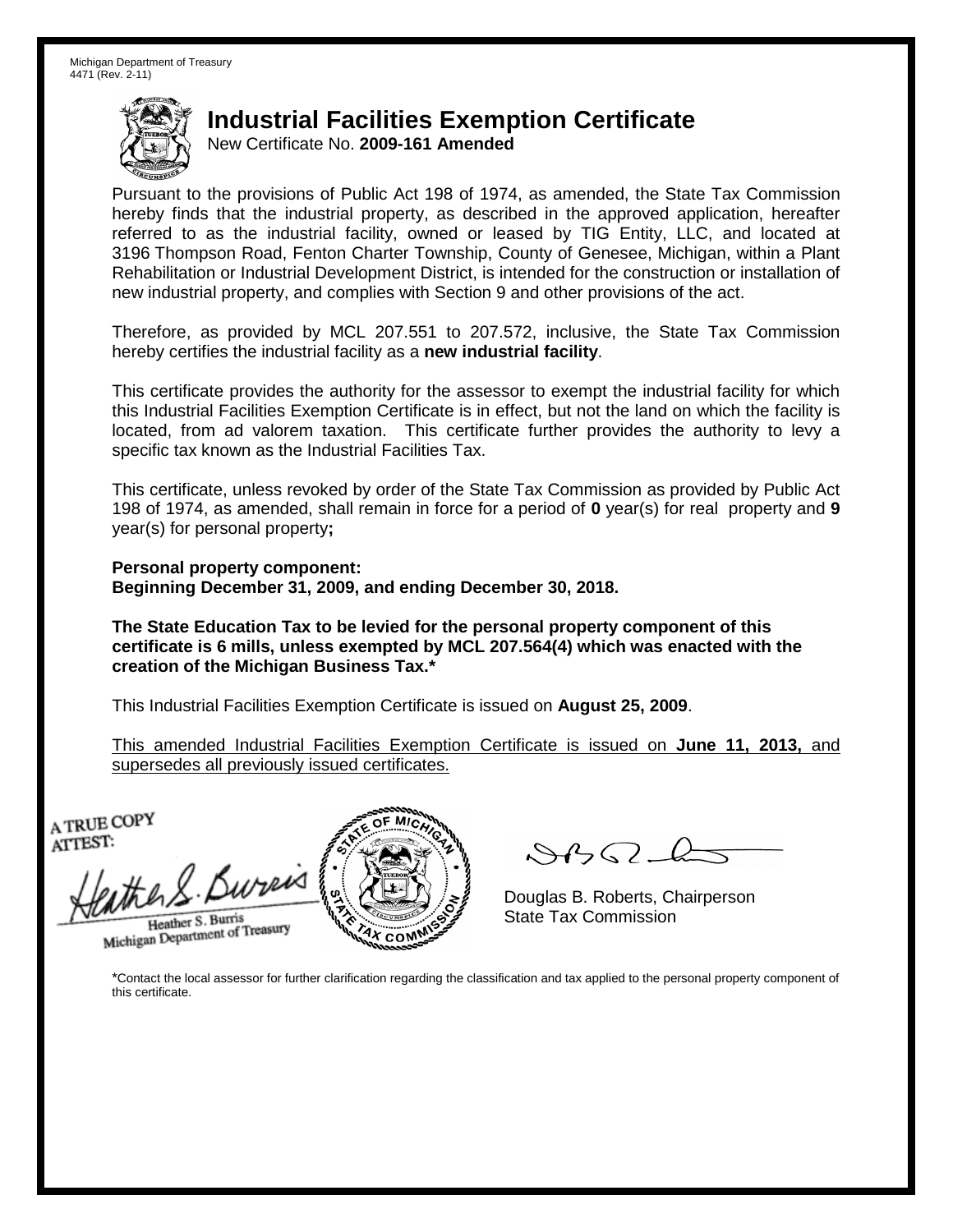

ANDY DILLON STATE TREASURER

RICK SNYDER GOVERNOR

June 19, 2013

Alfred Fisher Fisher Dynamics 33180 Fisher Drive Saint Clair Shores, MI 48082

Dear Mr. Fisher:

Pursuant to the requirements of Public Act 198 of 1974, as amended, the State Tax Commission (Commission) has issued an amended Industrial Facility Exemption Certificate numbered 2010-148, to Fisher Dynamics, located in the City of St. Clair Shores, Macomb County. This revised certificate was issued on June 11, 2013.

The investment amounts approved are as follows:

Real Property: \$204,700 Personal Property:  $$8,602,520$ 

The State Education Tax to be levied for this certificate is 6 mills.

In accordance with MCL 24.304, the local unit of government or applicant has sixty days from the date of this letter to request a hearing to correct an error contained in the enclosed certificate.

Notification of completion of this project shall be filed with the Commission within 30 days of project completion. Within 90 days of project completion, a report of final costs shall be filed with the assessing officer of the local unit and the Commission.

If you have further questions regarding the issuance of this industrial facility exemption certificate, please call 517-373-2408.

Sincerely,

Kelli-Sorr

Kelli Sobel, Executive Secretary State Tax Commission

Enclosure cc: Teri L. Socia, Assessor, City of St. Clair Shores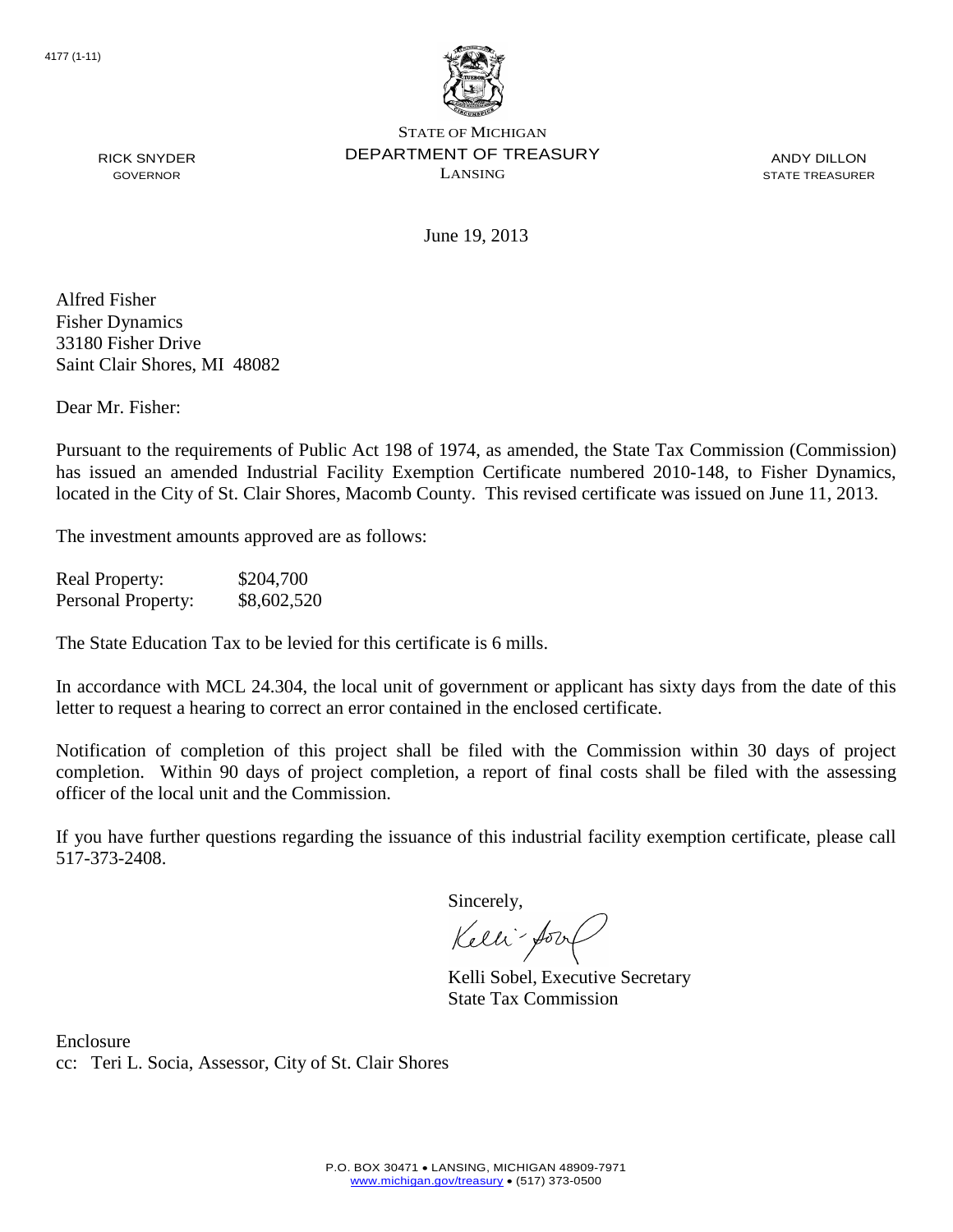New Certificate No. **2010-148 Amended**

Pursuant to the provisions of Public Act 198 of 1974, as amended, the State Tax Commission hereby finds that the industrial property, as described in the approved application, hereafter referred to as the industrial facility, owned or leased by Fisher Dynamics, and located at 33180 Fisher Drive, City of St. Clair Shores, County of Macomb, Michigan, within a Plant Rehabilitation or Industrial Development District, is intended for the construction or installation of new industrial property, and complies with Section 9 and other provisions of the act.

Therefore, as provided by MCL 207.551 to 207.572, inclusive, the State Tax Commission hereby certifies the industrial facility as a **new industrial facility**.

This certificate provides the authority for the assessor to exempt the industrial facility for which this Industrial Facilities Exemption Certificate is in effect, but not the land on which the facility is located, from ad valorem taxation. This certificate further provides the authority to levy a specific tax known as the Industrial Facilities Tax.

This certificate, unless revoked by order of the State Tax Commission as provided by Public Act 198 of 1974, as amended, shall remain in force for a period of **12** year(s) for real property and **12** year(s) for personal property**;**

**Real property component: Beginning December 31, 2010, and ending December 30, 2022.**

**The State Education Tax to be levied for the real property component of this certificate is 6 mills.**

**Personal property component: Beginning December 31, 2010, and ending December 30, 2022.**

**The State Education Tax to be levied for the personal property component of this certificate is 6 mills, unless exempted by MCL 207.564(4) which was enacted with the creation of the Michigan Business Tax.\***

This Industrial Facilities Exemption Certificate is issued on **August 16, 2010**.

This amended Industrial Facilities Exemption Certificate is issued on **June 11, 2013,** and supersedes all previously issued certificates.

A TRUE COPY ATTEST:

athers Bureis

Heather S. Burris Heather S. Burns<br>Michigan Department of Treasury



 $\mathcal{A}$ 

Douglas B. Roberts, Chairperson State Tax Commission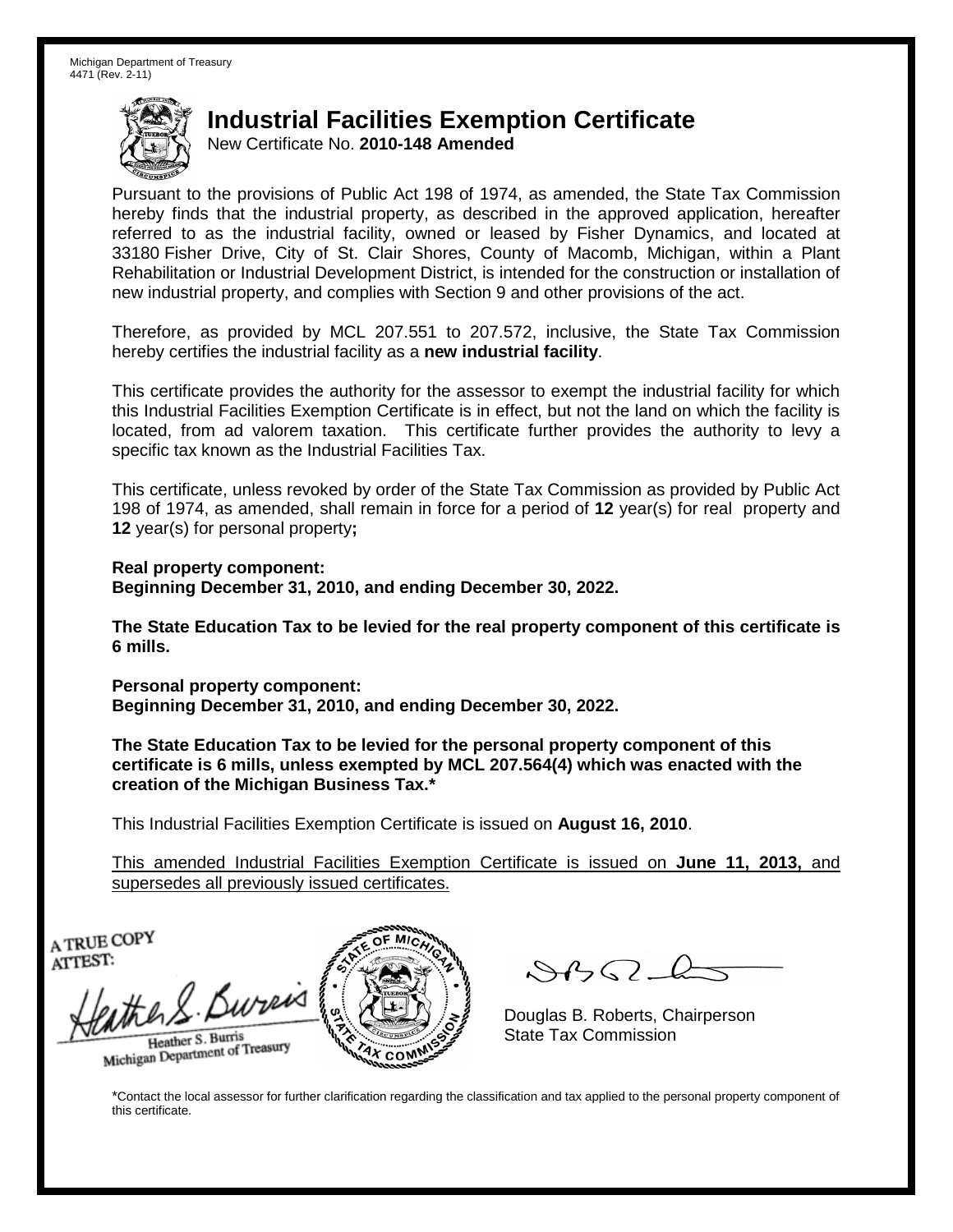

ANDY DILLON STATE TREASURER

RICK SNYDER GOVERNOR

June 19, 2013

Martin Silva Sara Lee Bakery 2314 Sybrandt Road Traverse City, MI 49684

Dear Mr. Silva:

Pursuant to the requirements of Public Act 198 of 1974, as amended, the State Tax Commission (Commission) has issued an amended Industrial Facility Exemption Certificate numbered 2010-382, to Sara Lee Bakery, located in Garfield Charter Township, Grand Traverse County. This revised certificate was issued on June 11, 2013.

The investment amounts approved are as follows:

| <b>Real Property:</b> | S           |
|-----------------------|-------------|
| Personal Property:    | \$1,292,581 |

The State Education Tax to be levied for this certificate is 6 mills.

In accordance with MCL 24.304, the local unit of government or applicant has sixty days from the date of this letter to request a hearing to correct an error contained in the enclosed certificate.

Notification of completion of this project shall be filed with the Commission within 30 days of project completion. Within 90 days of project completion, a report of final costs shall be filed with the assessing officer of the local unit and the Commission.

If you have further questions regarding the issuance of this industrial facility exemption certificate, please call 517-373-2408.

Sincerely,

Kelli-Sool

Kelli Sobel, Executive Secretary State Tax Commission

Enclosure cc: Amy L. Dehaan, Assessor, Garfield Charter Township